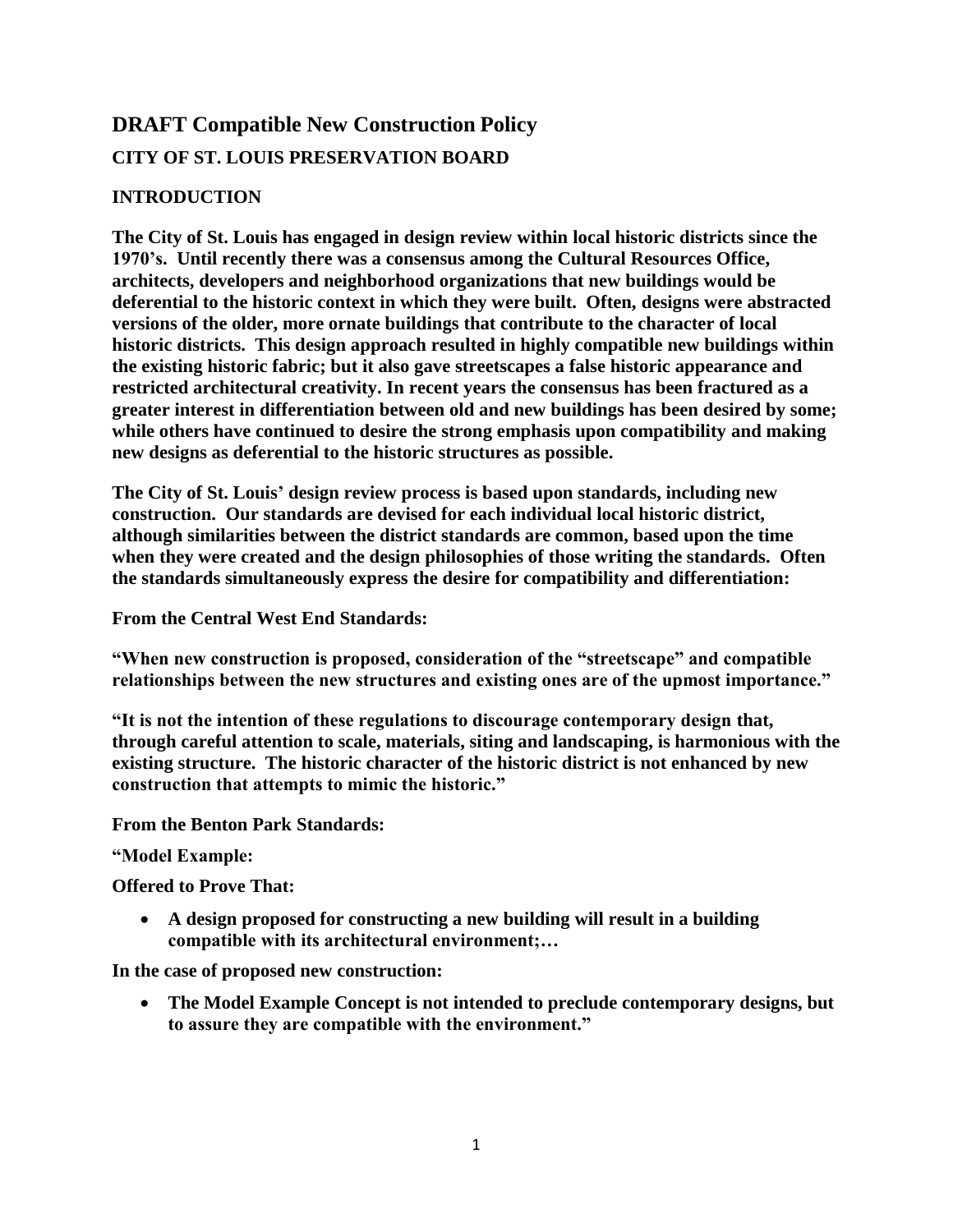## **PURPOSE**

**The purpose of this policy is to explicate a process and rules clarifying when there is a desire by the applicant to maintain strict adherence to compatible design, or, when there is a desire to incorporate differentiated components that emphasize the contemporary nature of a building's design. New structure design cannot diminish the fundamental character and experience of St. Louis's local Historic Districts and National Register Districts, when the Cultural Resources Office/Preservation Board has review authority. New construction buildings must be designed to recognize the importance of relating to the districts' historic buildings. It is also true that historic districts are dynamic, changing environments. By allowing only appropriate contemporary design, the fundamental character of the historic districts can be maintained while benefitting from carefully executed contemporary design.** 

**Clearly, historic district status means there is to be greater control on building design than would be allowed in an undesignated area. However, historic district status should not keep new construction from making a meaningful design statement. This policy has two components:**

### **A) Process**

**The process ensures full vetting of the design and inclusion of the concerns of neighborhood organizations in order to allow for the creation of well designed, contemporary buildings, while ensuring an inherently necessary level of compatibility;** 

**And**

## **B) Design Rules**

**To identify aspects of design that ensure compatibility and that differentiate the new construction in a distinctive way, allowing for contemporary buildings that "hold their own" in comparison to historic structures.** 

## **PROCESS**

When new construction is proposed the applicant will identify if their approach is compatibility or contemporary design.

If the approach is compatibility then the proposal will be reviewed by strict adherence to the standards through an informal process of communication between the developer team and CRO staff, with the opportunity for neighborhood comment.

Compatibility means that all elements of the design are based upon the designs of the buildings adjacent to the proposed structure, or, on the same block, including both sides of the street. These elements are:

- Scale
- Set back
- Massing
- Color
- Material
- Fenestration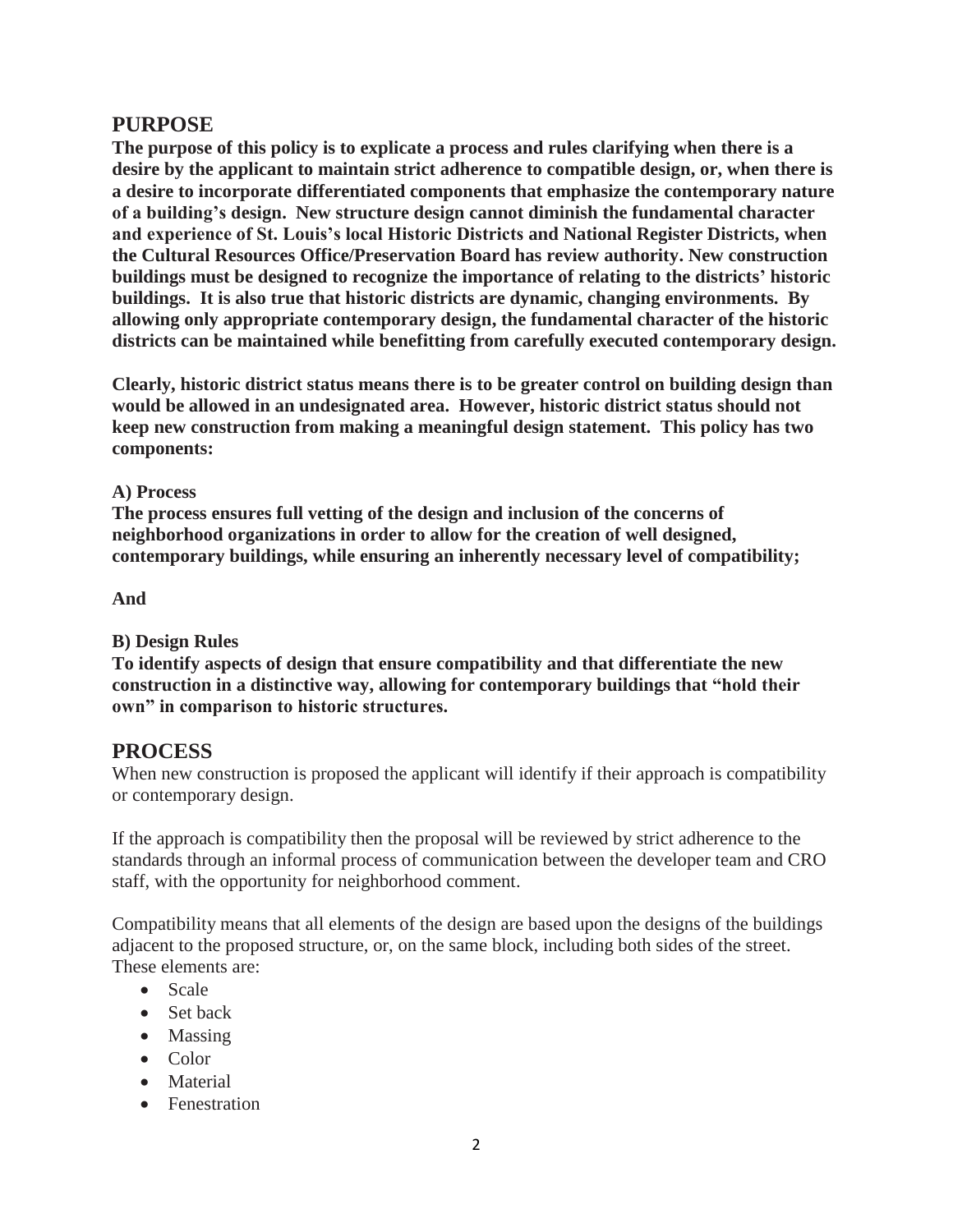- Ratio of Solid to Void
- Decorative details
- Roof configuration, and potentially roof materials

If the approach is to include differentiated design elements, then the review process must conform to the following requirements in seeking approval:

## **A. Small Projects**

A small project is defined as having all of the following characteristics:

- Not located on a corner
- The primary facade comprising 19% or less of the primary facade block face
- If residential, 6 units or less (Including attached town houses)
- Three stories or less in height

## **Step 1**

- Completion of an Initial Application that includes the following:
	- o Elevation drawings
	- o Floor Plans
	- o "Streetscape Study" that demonstrates the relation of the primary facades with those of adjacent properties
	- o Completion of the Compatibility/Differentiation Form which expressly affirms that no more than two the following elements are expressly designed to be differentiated from the historic design pattern, and which elements those are:
		- Material
		- Color
		- Fenestration
		- % of solid to void
		- Decorative elements

## **Step 2**

- A meeting with CRO staff that includes an opportunity for neighborhood representatives to attend (if they choose to attend),
- Discussion regarding the proposal;

### **Step 3**

 Written feedback to the developer from CRO staff and neighborhood representatives within 7 days of the Initial Meeting;

## **Step 4**

• An optional second meeting is held at which point the developer team shows any revisions to the original design in response to the feedback from the first meeting;

## **Step 5**

 Written feedback to the developer from CRO staff and neighborhood representatives within 7 days of the Second Meeting.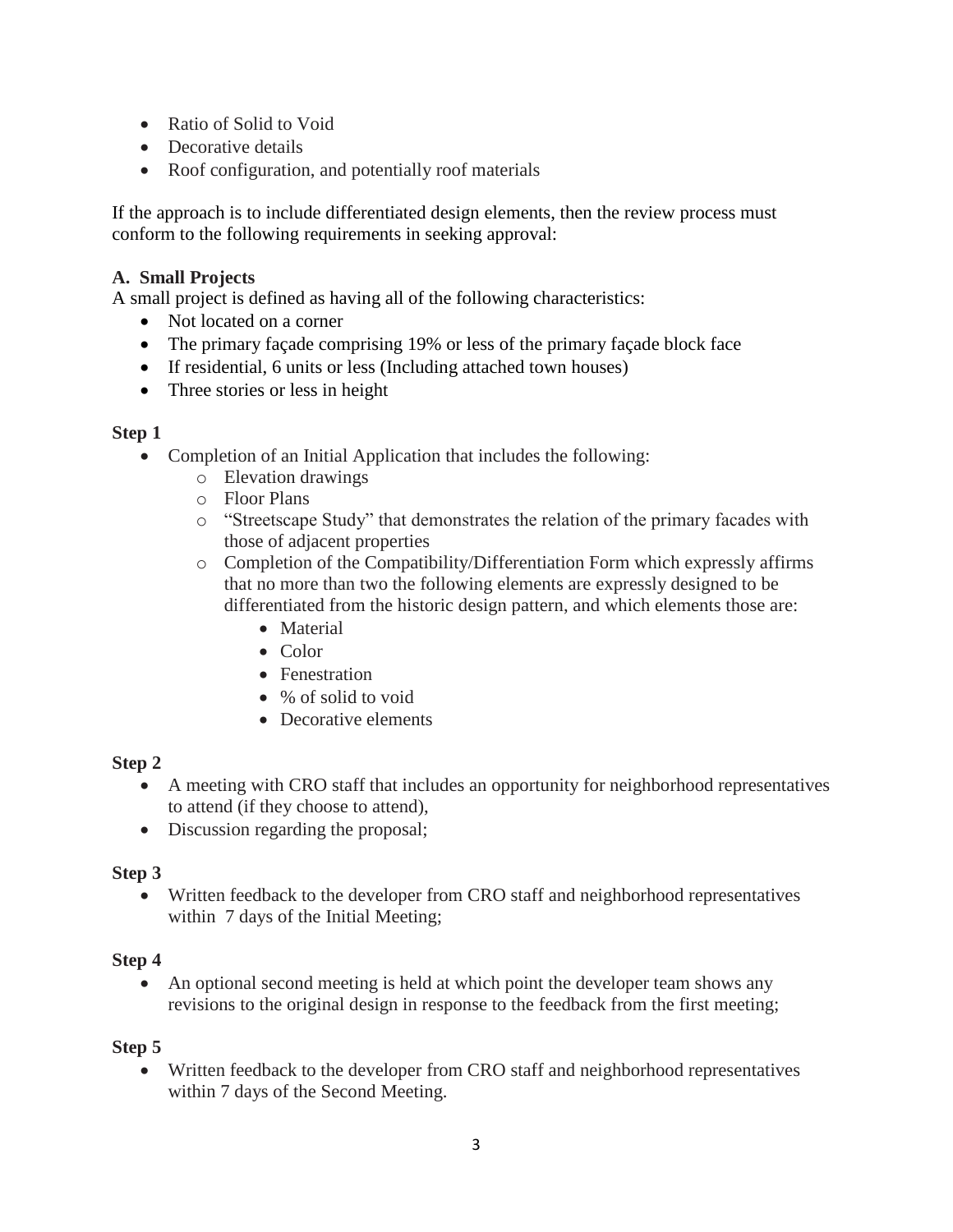## **Step 6**

• The applicant is free to request Preliminary Review at the Preservation Board, or, there can be more conversation about the design in an effort to achieve consensus

## **A. Large projects:**

A large project is defined as having one or more of the following characteristics:

- A corner building
- The primary façade comprises 20% 0or more of the primary façade block face
- If residential, more than 6 units (Including attached town houses)
- Greater than three stories in height

## **Step 1**

- Completion of an Initial Application that includes the following:
	- o Elevation drawings
	- o Floor Plans
	- o "Streetscape Study" that demonstrates the relation of the primary facades with those of adjacent properties
	- o Completion of the Compatibility/Differentiation Form which expressly affirms that no more than two the following elements are expressly designed to be differentiated from the historic design pattern, and which elements those are:
		- Material
		- Color
		- Fenestration
		- % of solid to void
		- Decorative elements

## **Step 2**

- A meeting with CRO staff that includes an opportunity for neighborhood representatives to attend (if they choose to attend),
- Discussion regarding the proposal;

## **Step 3**

 Written feedback to the developer from CRO staff and neighborhood representatives within 7 days of the Initial Meeting;

## **Step 4**

 An required second meeting is held at which point the developer team shows any revisions to the original design in response to the feedback from the first meeting;

## **Step 5**

 Written feedback to the developer from CRO staff and neighborhood representatives within 7 days of the Second Meeting.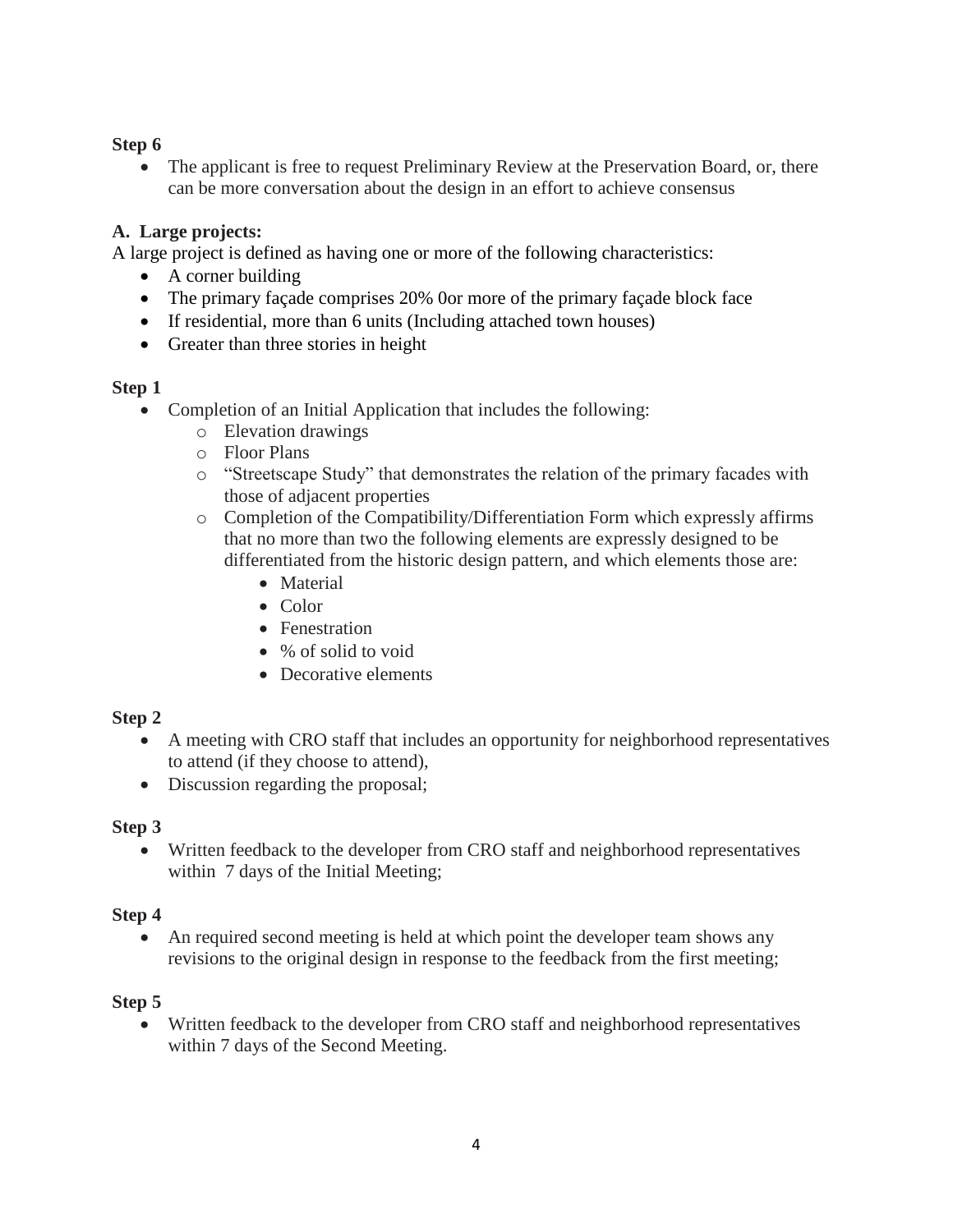## **Step 6**

• The applicant is free to request Preliminary Review at the Preservation Board, or, there can be more conversation about the design in an effort to achieve consensus..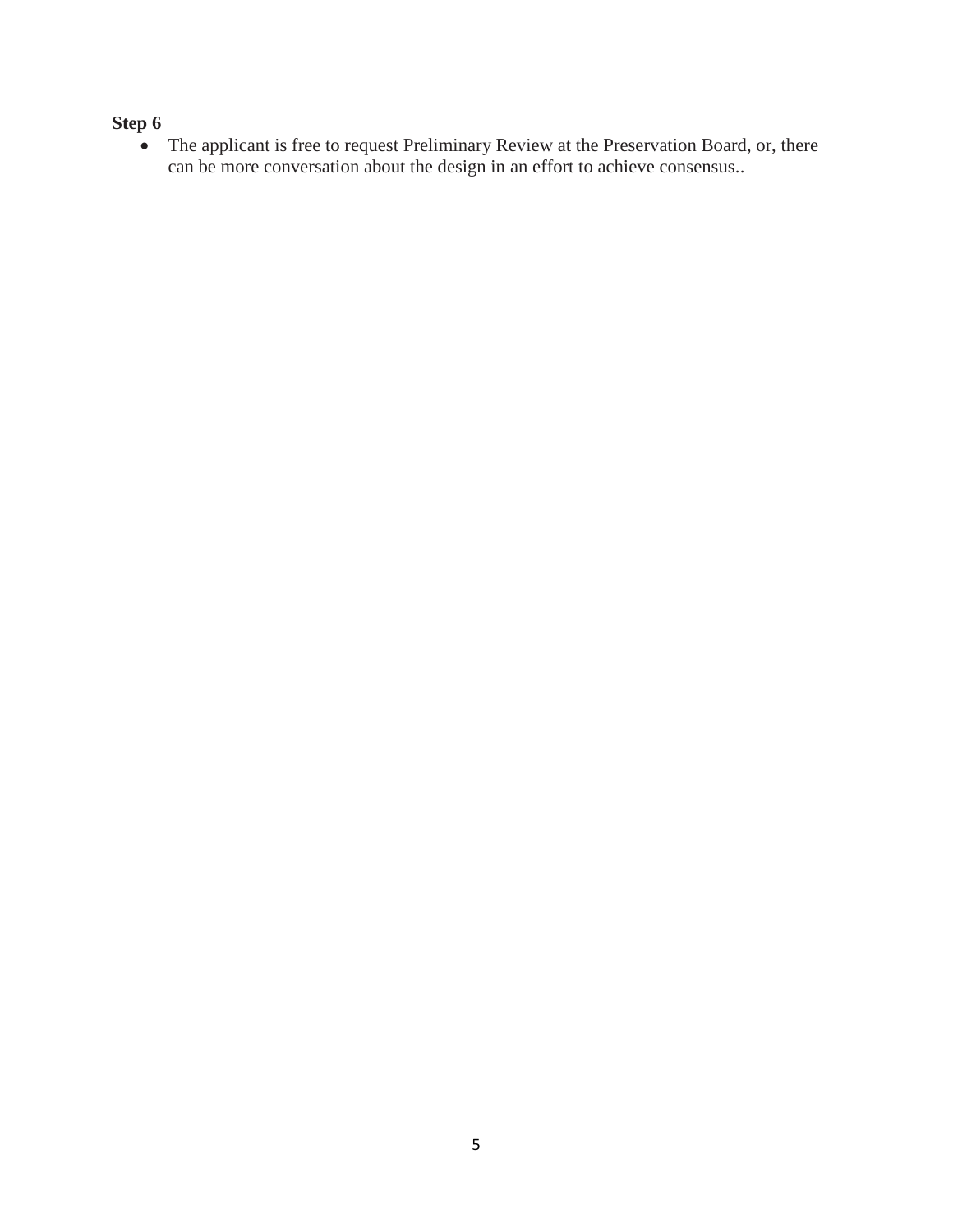## **RULES**

General

The following components are divided into two categories:

• Required compatibility

These elements must be very closely related to both properties immediately adjacent to the proposed structure and within the same block as the proposed structure

• Allowed differentiation

At least one element is allowed which is intended to break with the traditional design pattern on the block, although that element(s) must have a rationale that ensures the design does not appear to be haphazard or too incongruous with immediately adjacent properties or those on the block.

### **These rules do not supersede any regulations in existing or future historic district standards that have been approved as an ordinance of the City of St. Louis.**

## **REQUIRED COMPATIBILITY**

### **Height (Height is measured to the cornice line)**

For blocks that have buildings 3 stories or less in height, the new structure cannot be more than 2 feet shorter or taller than buildings on the block.

For blocks with buildings 4 stories or taller, the new structure must be within 15% of the height of immediately adjacent structures.

#### **Massing**

On blocks where buildings are 1-3 stories on narrow lots, the width of new structures must not be more than three feet wider or narrower than structures on the block.

On blocks with fewer, larger buildings, new structures cannot be more than 20% wider than existing structures without having a vertical plane break. For buildings more than 50 feet wide there must be a vertical plane break every twenty to twenty-five feet.

### **Setback and Block Face**

Where there is a single setback on a street, the new building must conform to that setback. Where setbacks are varied, the new building setback must be the average of the two immediately adjacent buildings.

### **Street-Facing Façade Composition**

Street façades must not have large, unbroken expanses of solid walls.

A street façade must not include street visible garage doors in residential buildings, if there is an accessible alley.

A street façade must incorporate architectural elements that have a human scale and reflect interior and exterior patterns of use.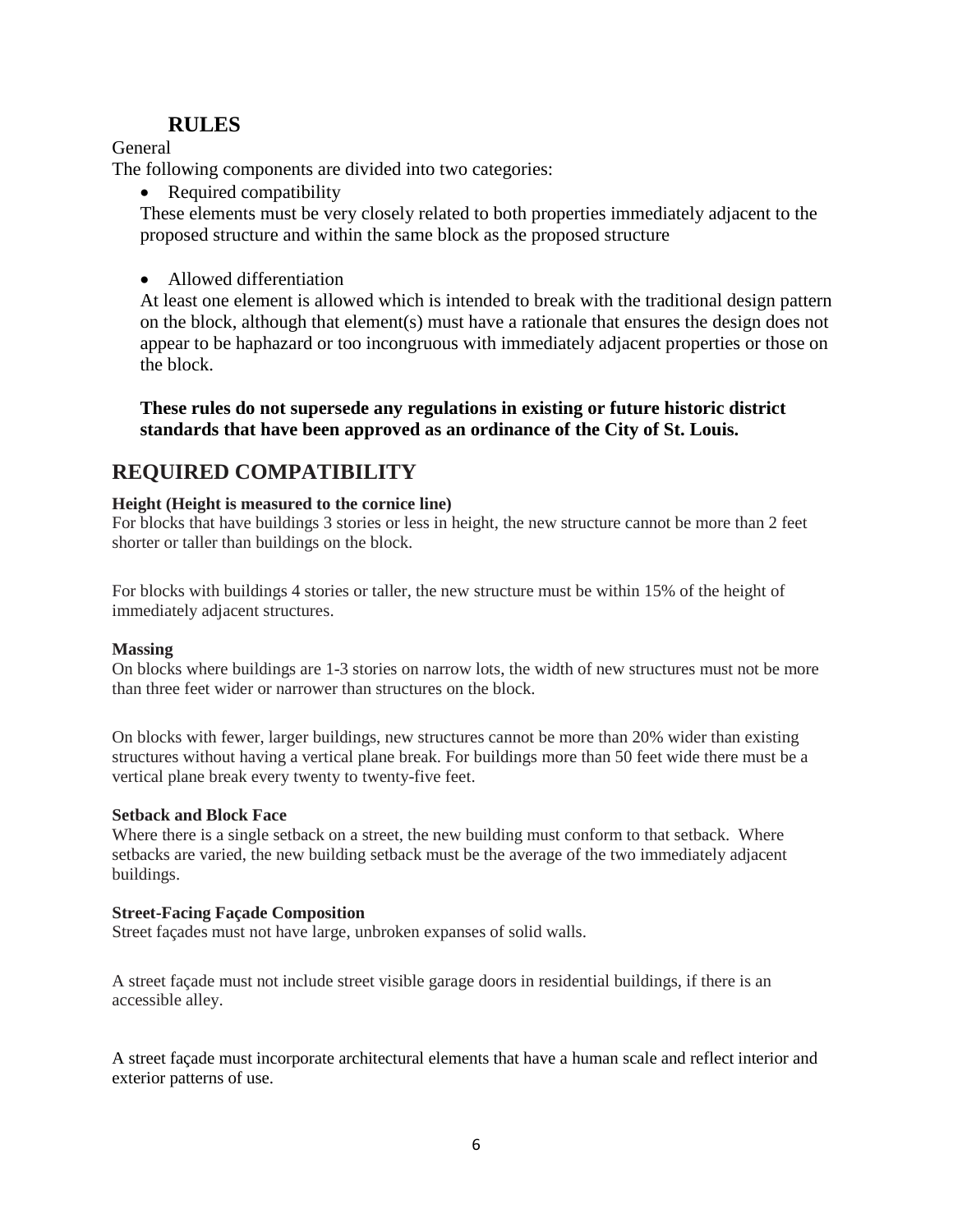#### **Windows and Doors**

Window and door openings shall relate to interior and exterior patterns of use.

The main entrance shall be placed in the street façade or on a side façade near the front corner of the building.

#### **Materials on Street Visible Facades**

There can be only one primary material and it must be used on a minimum of 75% of the main or primary façade.

Exterior insulated finish systems (EIFS) and vinyl siding are not allowed on portions of buildings visible from streets in the historic district as they are sufficiently different in appearance and quality as to detract from the historic fabric.

Materials for visible roofs of the main block of a building shall be a single material and color.

Building may not have a main or primary façade of one material, and three walls of another material, unless the main façade material returns a substantial distance on the side elevations and terminates at a logical point, such as a vertical plane break or rear wing. Changes of materials shall relate to the articulation of the building with vertical or horizontal plane breaks and reflect interior and exterior patterns of use.

#### **Solar Panels**

Solar panels may be installed if they meet the requirements for visual compatibility in the Solar Panel Installation Policy adopted by the Preservation Board.

#### **Mechanicals/Utilities**

HVAC condensing units, communication devices, electrical meters, gas meters, and vents of any kind shall not be visible from a sidewalk or street.

#### **Ancillary Buildings**

Ancillary buildings shall be subject to these rules and process unless they are not visible from a street or sidewalk.

#### **Site**

No site work shall deviate from the design form that is extant on the street where the building is constructed.